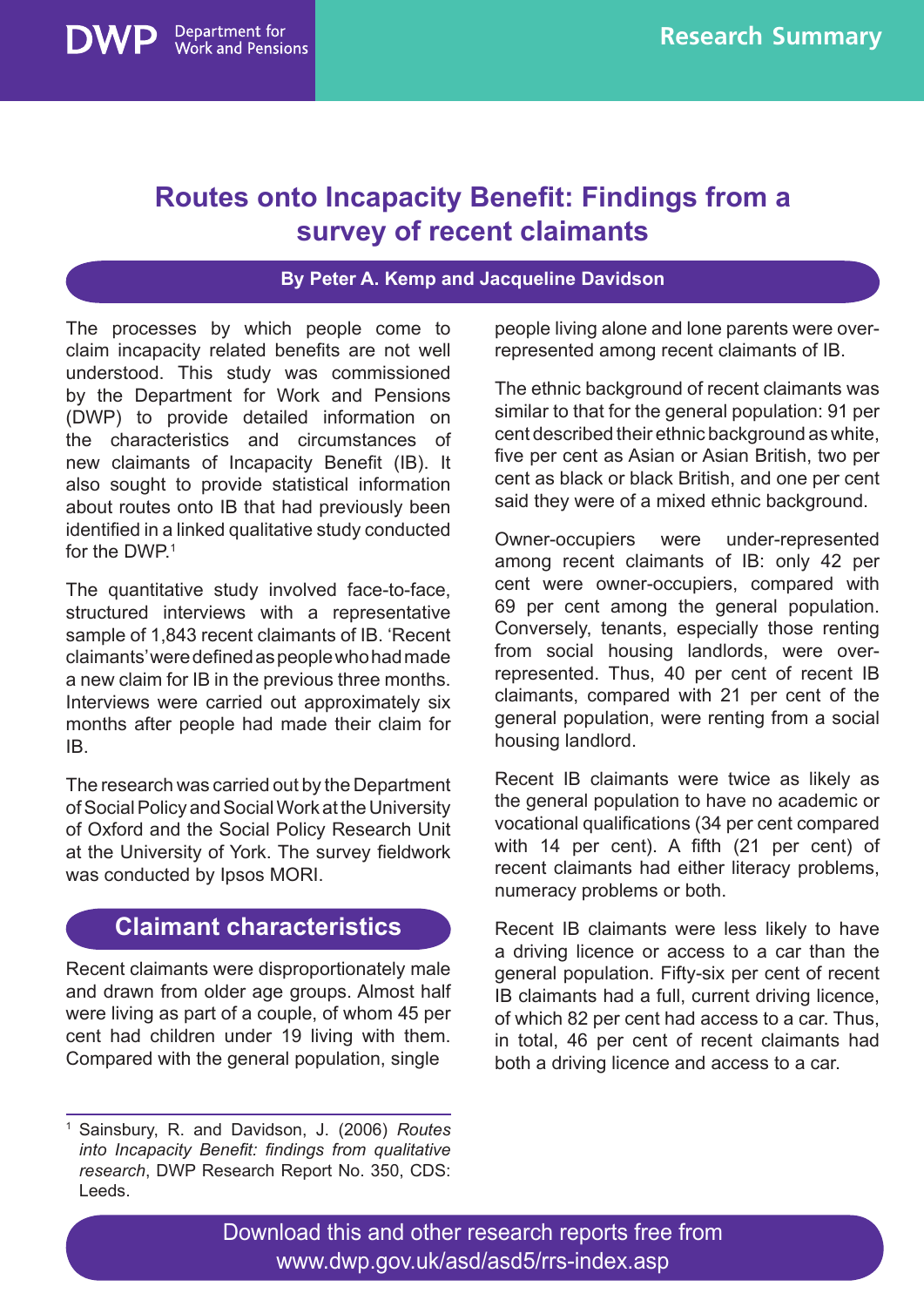### **Employment**

Just over half of recent claimants had some connection with paid work immediately prior to their claim: 23 per cent had been in work and 33 per cent had been on sick leave from their job. Nine per cent had considered themselves as permanently off work due to sickness or disability, ten per cent were off sick with no job to return to, 19 per cent were unemployed and looking for work, and six per cent had been looking after the home or care-giving.

Compared with the general population, recent IB claimants were over-represented in unskilled manual and service occupations. Three-quarters of recent claimants worked in the private sector (73 per cent) and a quarter (23 per cent) worked for the public sector. Two-fifths (40 per cent) of claimants had been employed in firms with less than 50 employees; and, at the other extreme, just over a third (35 per cent) of recent claimants had been employed in firms with over 500 employees.

The majority (70 per cent) of recent IB claimants had spent most of their working lives in steady employment. Four-fifths (79 per cent) of recent claimants had been on permanent employment contracts and the remaining fifth had been on temporary contracts of one sort or another. On the whole, recent claimants were in relatively low paid work before making their claim for IB. The mean gross hourly pay (including overtime) was £6.69, which compares with £13.37 for employees in the UK as a whole in 2007.<sup>2</sup> Men (£7.20) earned more than women (£5.94) and claimants whose ethnic background was white (£6.77) earned more per hour than people from other ethnic backgrounds (£5.70).

#### **Health and disability**

Ninety-six per cent of recent claimants of IB said either that they currently or in the previous 12 months had at least one health condition or impairment. The most commonly reported health problems and disability were depression, stress and anxiety, or musculo-skeletal conditions.

The conditions reported by men and women were broadly similar, except that more women reported having depression or stress and anxiety, while more men had heart problems or high blood pressure. Men were more likely than women to say that the major cause of their main health condition or disability was related to their work or the result of an accident or injury. Women were more likely than men to report that their condition was a non work-related disease or illness.

Among people who were not in paid work or on sick leave in the week before their survey interview but who had worked in the past, 62 per cent reported that their health condition or disability had played some role in their most recent job coming to an end.

Among people who were in paid work or on sick leave immediately prior to their claim for IB, 78 per cent of health conditions or disabilities affected their ability to do their job.

#### **The role of employers**

Just under a third (30 per cent) of recent claimants who had been in paid work or on sick leave prior to their claim for IB did not discuss their condition(s) with their employer.

Among those who had told their employer, the most common timing was after the job had started but as soon as the condition had become a problem (51 per cent). Two-thirds of those who had discussed their condition with their employer had thought them to have been either very or fairly helpful. A third of employees had perceived their employer to be either fairly or very unhelpful.

<sup>&</sup>lt;sup>2</sup> The source for UK earnings is the 2007 Annual Survey of Hours and Earnings. These data are for employee jobs paid at adult rates (including overtime) and that are not affected by absence.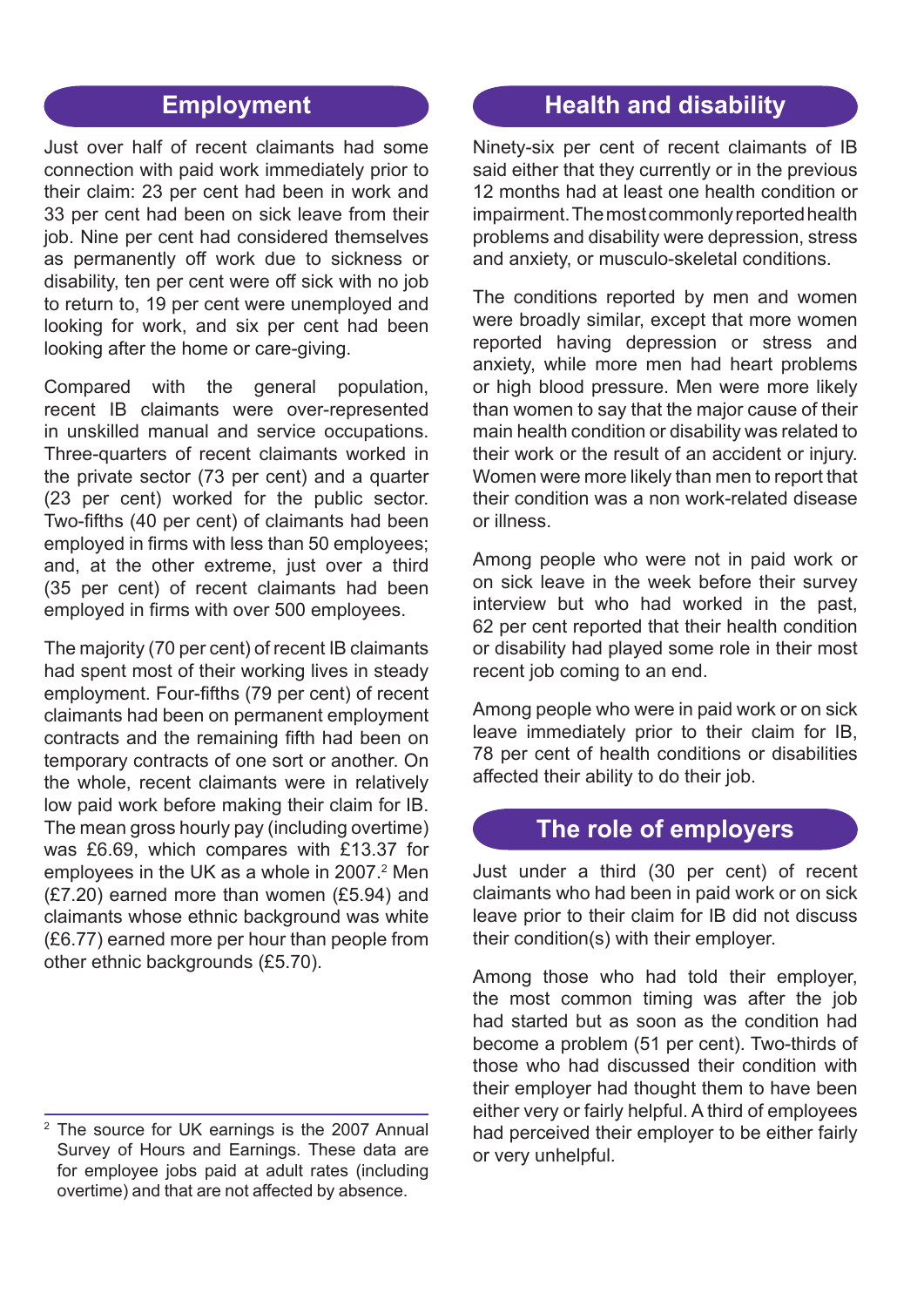The majority of claimants (83 per cent) who had been in work or on sick leave prior to their claim for IB and had a condition which affected their ability to do their job, said that no workplace changes had been made by their employer to help accommodate them. Of those for whom workplace adaptations had been made, threequarters (74 per cent) thought that the changes helped them to remain in work for longer than would otherwise have been possible.

The majority of recent claimants (71 per cent) who had been in paid work or on sick leave before their claim for IB had had no access to occupational health services through their employer. About seven out of ten (69 per cent) recent claimants who had been in paid work or on sick pay immediately prior to their claim for IB said that they had consulted people other than their employer (for example a trade union representative, a GP or friends or relatives) about the effect of their condition on their ability to do their job.

## **Claiming Incapacity Benefit**

Two-thirds (68 per cent) of recent claimants were claiming IB for the first time and one-third (32 per cent) were repeat claimants.

About three-fifths (57 per cent) of first-time claimants had been told about IB by someone and two-fifths (40 per cent) already knew about it. First-time claimants who had been told about IB had most commonly heard about it from Jobcentre Plus (36 per cent). Other commonly cited informants were employers (17 per cent), relatives or friends (16 per cent) and GPs (12 per cent).

Just over half of recent claimants had either been working (23 per cent) or off sick from their job (33 per cent) immediately prior to their recent claim for IB. Two-thirds of the remainder had been getting Income Support (IS) or Jobseeker's Allowance (JSA) immediately prior to their claim for IB. Altogether, a third (32 per cent) of all recent IB claimants had been getting IS or JSA (or both), either immediately prior to their claim or at some other point in the previous two years.

Just over half of recent claimants had moved onto IB from being in work (either working or off sick from their job). Another quarter (26 per cent) had claimed IB from a 'non-work' route but had nonetheless been in work at some point in the previous two years. A fifth (21 per cent) had come from a 'non-work' route and had not worked for at least two years or had never worked.

When asked how long they had initially expected to be on IB, the most common response (given by 37 per cent of recent claimants) was that they did not know. A third (33 per cent) had expected to remain on IB for less than six months. About one in ten (nine per cent) thought it would be at least a year and a similar proportion (11 per cent) did not ever expect to return to work.

Approximately six months after their claim, just over half (53 per cent) of recent claimants were receiving IB. One in five (20 per cent) were no longer claiming IB, one in fourteen said they were waiting for their claim to be processed (seven per cent), and the remainder (20 per cent) had had their claim rejected.<sup>3</sup>

## **Work expectations and barriers**

Once they had moved onto IB, recent claimants became, on the whole, more detached from the labour market. Immediately prior to their recent claim, about half (56 per cent) had been either working or off sick from their job, but six months later this was the case for only about a third (36 per cent) of recent claimants. The proportion that was sick or injured with no job to return to had increased from four to 17 per cent. And the proportion that described themselves as being permanently unable to work due to sickness or disability had trebled, rising from nine per cent prior to their claim to 27 per cent in the week prior to the interview.

<sup>&</sup>lt;sup>3</sup> This may occur where the claimant 'fails' their Personal Capability Assessment (PCA). Because it may take place some months after the initial claim has been made, claimants are usually paid benefit up until the PCA has been completed.